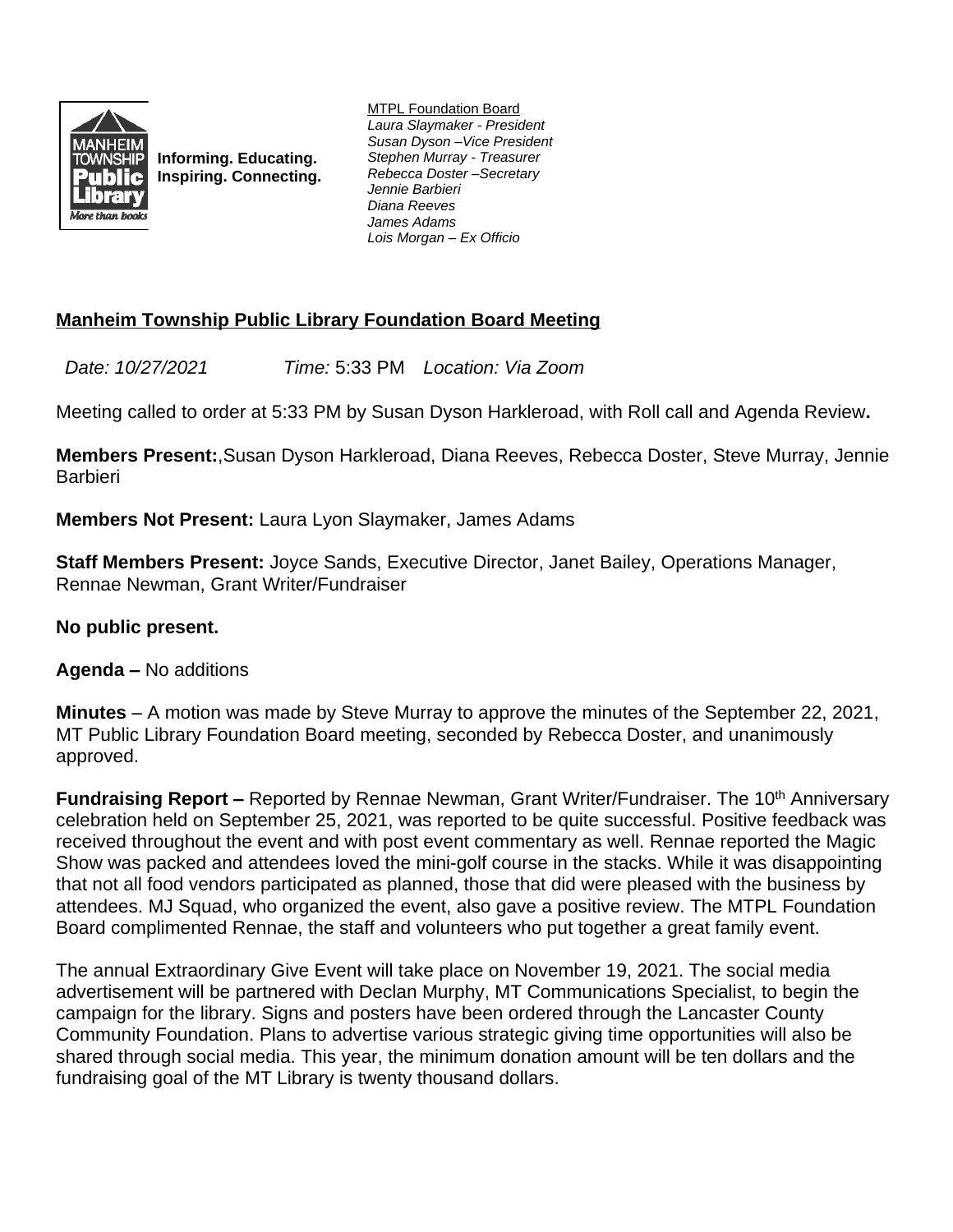The first draft of the Annual Appeal is being reviewed. This year there will be two options for giving. Donors can select their donations to be earmarked for operations or the endowment fund. A question

was raised regarding some donors designating their gift to be applied "where needed". A plan would need to be approved after staff recommendation, by the MTPL Foundation Board for management of that option. The MTPL Foundation Board will also need to designate where endowment fund donations should be held until the account is large enough to be managed by the investment manager.

There is increased cost for mailing the appeal this year due to the rise in postage cost. However, there will be some savings due to combining the endowment appeal with the annual appeal. Costs for the production and mailing of the appeal is not expected to exceed eighteen hundred dollars.

### **Committee Reports**

#### **Finance Committee Report – no report**

**Facilities Report – no report** 

**Personnel Report – no report** 

**Nominating Report –** no report

### **Executive Director's Report-**

Instead of a daylong session to review the Township's 2022 proposed budget, the Board of Commissioners has decided to hold three public sessions of review the evenings of 10/25, 10/28, and 11/04. Department heads will present their budgets on the assigned date, the library session being on 11/04, at 5:30 PM.

District Advisory Council (DAC) - Laura Lyon Slaymaker and I attended the DAC meeting on Sept. 30<sup>th</sup>. It included introductions, a review of the DAC Charter and services, and a discussion about priorities for American Rescue Plan Act funds available to the District. There was discussion of a branding campaign for all countywide services.

Year-end book ordering has been accelerated because of warnings from the book vendor about supply shortages.

When the library's phone system partially failed on Oct. 8<sup>th</sup>, the Technology and Circulation Manager worked with the Township's IT contactor and the Library System to move up the planned migration to VoIP (Voice over Internet Protocol) to Oct. 15th. With the successful deployment, the library's only remaining land line is for the elevator 'Help' feature, which cannot function with VoIP or cellular technology. Note: Staff extensions have changed.

The library's probationary period of passport services was successfully completed. A Passport Fair is scheduled for Saturday, October 30<sup>th</sup>, where appointments and walk-ins will be taken. Passport hours will be expanded once the new Passport Agent is onboard and has completed training.